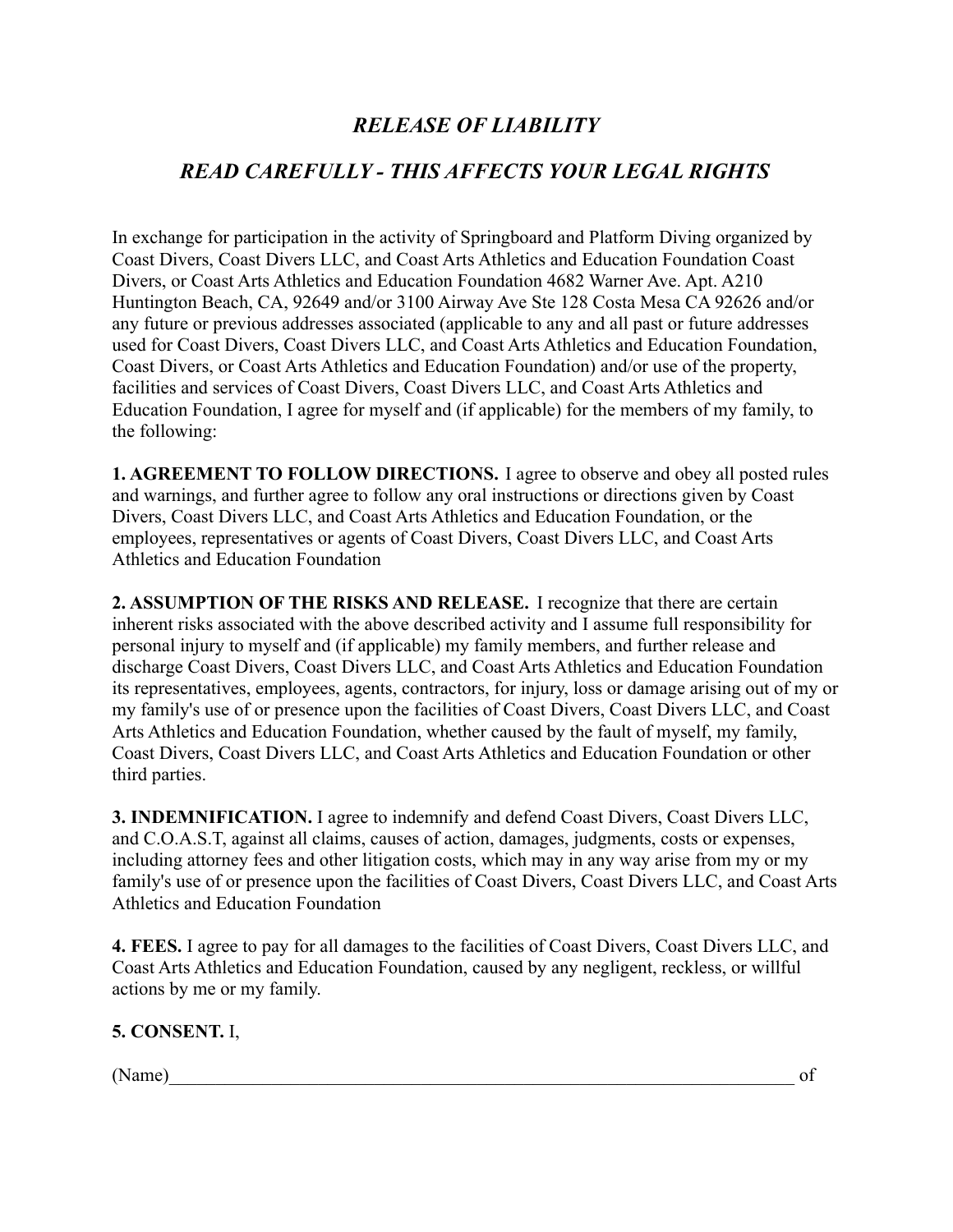| (Address)                              |                                                                                                                                                                                                                              |
|----------------------------------------|------------------------------------------------------------------------------------------------------------------------------------------------------------------------------------------------------------------------------|
| $\left(\text{City}\right)$             |                                                                                                                                                                                                                              |
| California                             |                                                                                                                                                                                                                              |
| (Zip Code)                             | , consent                                                                                                                                                                                                                    |
| to the participation of my             | (Relation to Athlete), (Participant                                                                                                                                                                                          |
| Name)<br>authority over and custody of | , in the activity of<br>Springboard and Platform Diving, and agree on behalf of the above minor to all of the terms and<br>conditions of this Agreement. By signing this Release of Liability, I represent that I have legal |
| (Participant Name)                     |                                                                                                                                                                                                                              |

**6. MEDICALAUTHORIZATION.** In the event of an injury to the above minor during the above described activities, I give my permission to Coast Divers, Coast Divers LLC, and Coast Arts Athletics and Education Foundation, or to the employees, contractors, representatives or agents of Coast Divers, Coast Divers LLC, and Coast Arts Athletics and Education Foundation to arrange for all necessary medical treatment for which I shall be financially responsible. This temporary authority will begin on \_\_\_\_\_\_\_\_\_\_\_\_\_\_\_\_\_\_\_\_\_\_\_ and will remain in effect until terminated in writing by the undersigned or when the above described activities are completed. Coast Divers, Coast Divers LLC, and Coast Arts Athletics and Education Foundation shall have the following powers:

a. The power to seek appropriate medical treatment or attention on behalf of my child as may be required by the circumstances, including without limitation, that of a licensed medical physician and/or a hospital;

b. The power to authorize medical treatment or medical procedures in an emergency situation; and

c. The power to make appropriate decisions regarding clothing, bodily nourishment and shelter.

**7. APPLICABLE LAW.** Any legal or equitable claim that may arise from participation in the above shall be resolved under California law.

**8. NO DURESS.** I agree and acknowledge that I am under no pressure or duress to sign this Agreement and that I have been given a reasonable opportunity to review it before signing. I further agree and acknowledge that I am free to have my own legal counsel review this Agreement if I so desire. I further agree and acknowledge that Coast Divers, Coast Divers LLC, and Coast Arts Athletics and Education Foundation has offered to refund any fees I have paid to use its facilities if I choose not to sign this Agreement.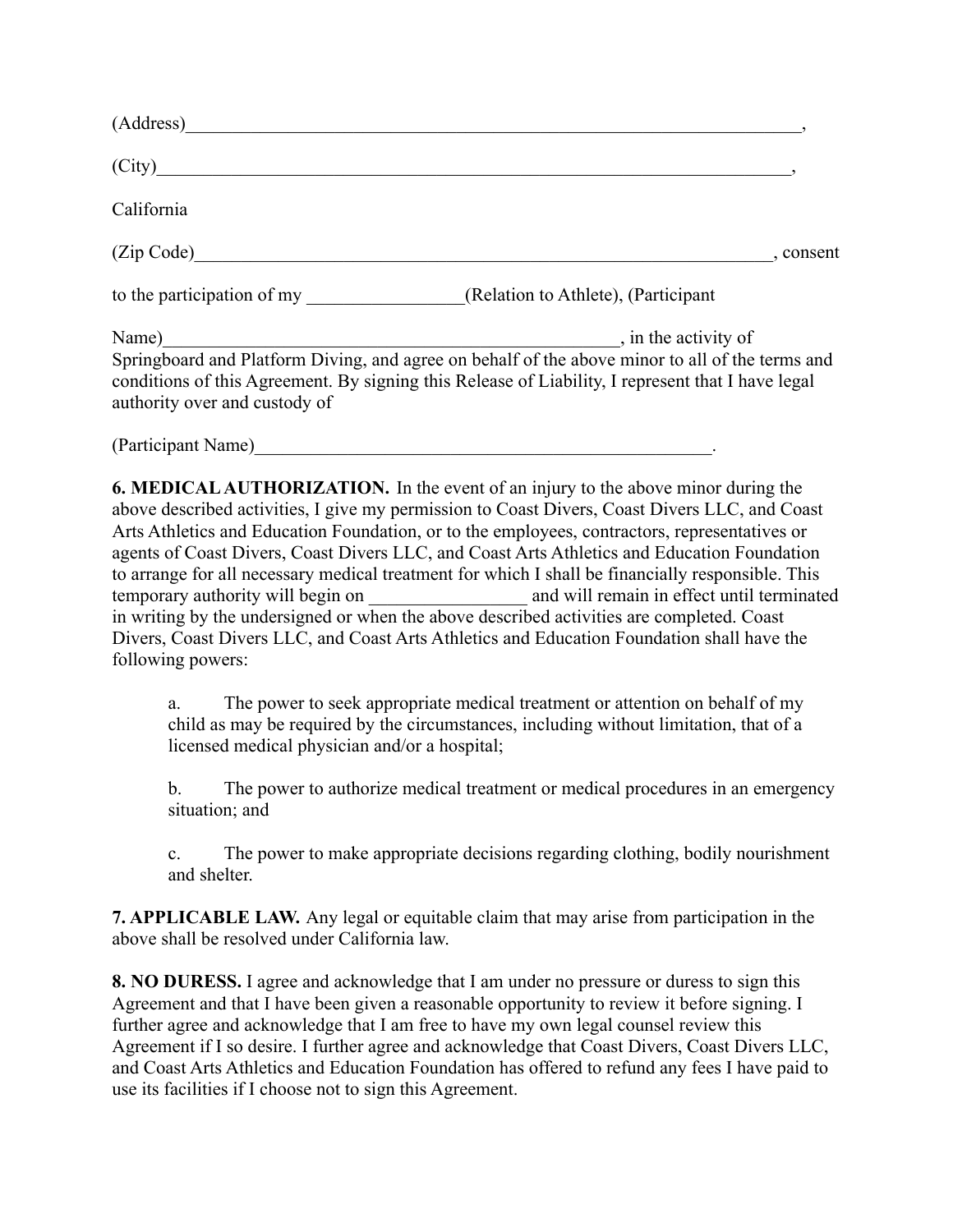**9. ARM'S LENGTH AGREEMENT.** This Agreement and each of its terms are the product of an arms' length negotiation between the Parties. In the event any ambiguity is found to exist in the interpretation of this Agreement, or any of its provisions, the Parties, and each of them, explicitly reject the application of any legal or equitable rule of interpretation which would lead to a construction either "for" or "against" a particular party based upon their status as the drafter of a specific term, language, or provision giving rise to such ambiguity. Accordingly, the Parties specifically reject the application of Cal. Civ. Code §1654 to this Agreement, as well as any other statute or common law principles of similar effect.

**10. ENFORCEABILITY.** The invalidity or unenforceability of any provision of this Agreement, whether standing alone or as applied to a particular occurrence or circumstance, shall not affect the validity or enforceability of any other provision of this Agreement or of any other applications of such provision, as the case may be, and such invalid or unenforceable provision shall be deemed not to be a part of this Agreement.

**11. DISPUTE RESOLUTION.** The parties will attempt to resolve any dispute arising out of or relating to this Agreement through friendly negotiations amongst the parties. If the matter is not resolved by negotiation, the parties will resolve the dispute using the below Alternative Dispute Resolution (ADR) procedure.

Any controversies or disputes arising out of or relating to this Agreement will be submitted to mediation in accordance with any statutory rules of mediation. If mediation is not successful in resolving the entire dispute or is unavailable, any outstanding issues will be submitted to final and binding arbitration under the rules of the American Arbitration Association. The arbitrator's award will be final, and judgment may be entered upon it by any court having proper jurisdiction.

**12. EMERGENCY CONTACT.** In case of an emergency, please call

\_\_\_\_\_\_\_\_\_\_\_\_\_\_\_\_\_\_\_\_\_\_\_\_\_\_\_\_\_\_\_\_\_\_\_\_\_\_\_\_\_\_\_\_\_\_\_\_\_\_\_\_\_\_\_\_\_ (Relationship:

 $\qquad \qquad$  at  $\qquad \qquad$ 

 $(Day)$ , or  $(Evening)$ .

#### **I HAVE READ THIS DOCUMENT AND UNDERSTAND IT. I FURTHER UNDERSTAND THAT BY SIGNING THIS RELEASE, I VOLUNTARILY SURRENDER CERTAIN LEGAL RIGHTS.**

 $Data:$ 

Signature: \_\_\_\_\_\_\_\_\_\_\_\_\_\_\_\_\_\_\_\_\_\_\_\_\_\_\_\_\_\_\_\_\_\_\_\_\_\_\_\_

Name (Please Print)